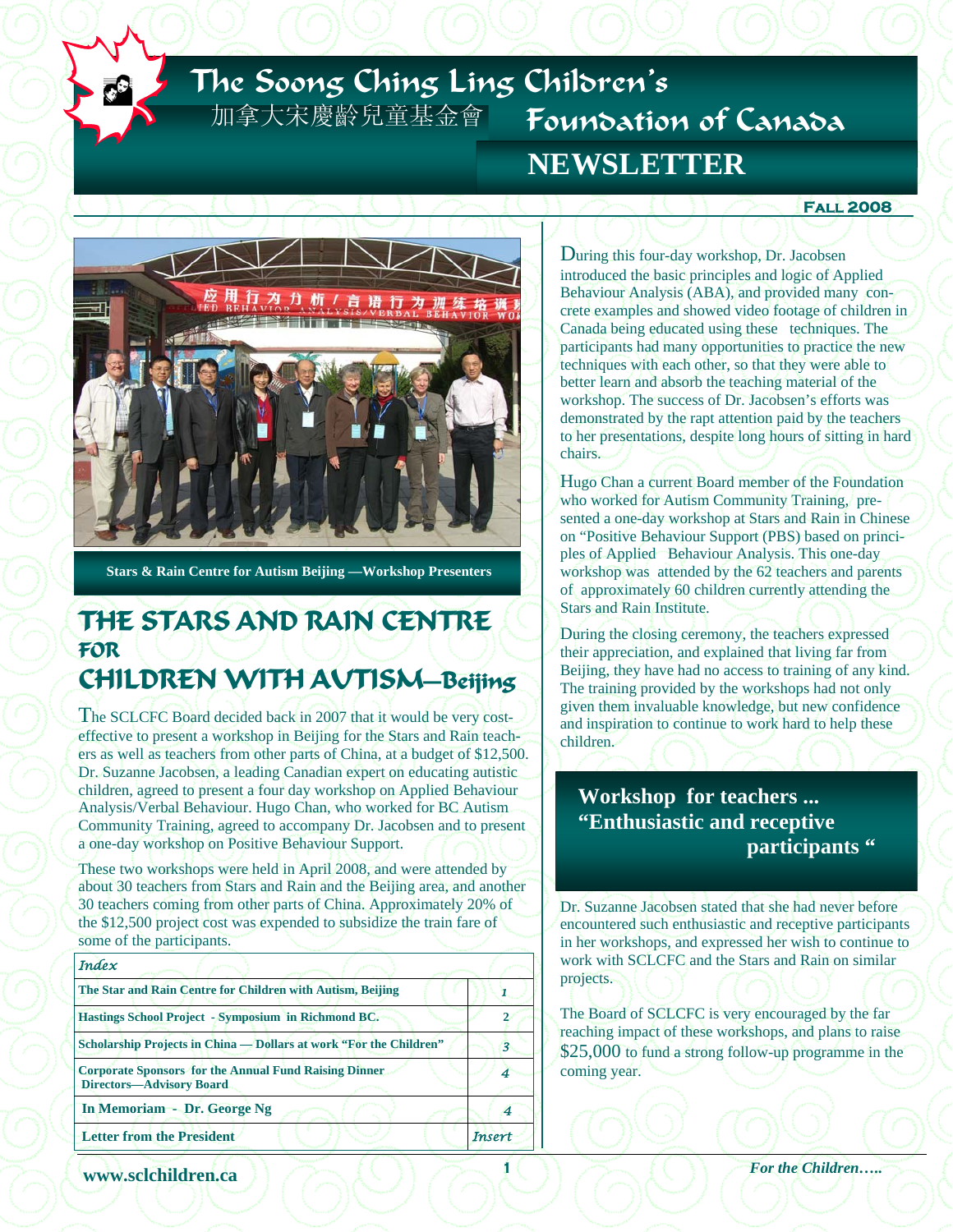#### **Soong Ching Ling Children's foundation of Canada**

## **Hastings Community School**

#### **Outreach Project**

In 2004, fundraising dinner proceeds of \$12,000 saw the beginning of the Foundation's support for Hastings Community School. The monies raised were used to fund the salary of a part-time, Chinese speaking, family support worker to support new immigrant families, introducing them to the available school programmes and support systems, and the Canadian education system.

This service is important in helping children settle down in a new environment, and integrate into the Canadian culture. The Foundation provided annual funding of \$12,000 in the past four years. The plan for the new 2008-2009 school year is to reduce this annual funding from \$12,000 to \$6,000, as some parent volunteers have been trained to provide this service and new government funding has been made available to support this service at the school.

#### **The Kids First Programme**

Hastings Community School offers a "no fee for use" after-school programme for students from a variety of ethnic backgrounds considered to be at high risk due to their family circumstances. This Kids First programme provides supervised activities for 60 children in the after-school hours, and is a literacy based programme that gives children access to a familiar and safe place to participate in activities that will support and encourage them to take control of their lives in positive ways.

The programme provides tutoring for academic support in basic curriculum areas and helps students to identify their personal interests, talents and attributes, which are all crucial components of asset development in children. The programme helps children to develop social skills, teamwork and good sportsmanship, and to learn conflict resolution.

In the last four years, the Soong Ching Ling Children's Foundation of Canada was instrumental in helping the Hastings Community School raise over \$80,000 towards the Kids First Programme from other organizations and individuals.

For the 2008 - 2009 school year, the Foundation intends to continue its efforts to help secure the same level of contribution from these third parties to support the Kids First programme at the Hastings Community School.

In addition, the Foundation plans to raise another \$20,000 to fund a similar programme at the Tillicum and Mac-Donald schools, which belong to the Hastings-Tillicum hub of six schools.

With limited funding, however, the programmes in these two schools will only be initially offered on a three day per week basis, while continuing fundraising efforts will be made to try to expand these to a five day per week basis.

### **Early Childhood Education Symposium Richmond, 2007**

**T**he Bi-annual Early Childhood Education Symposium is a collaboration between Soong Ching Ling Children's Foundation of Canada and the Shanghai Soong Ching Ling Foundation. SCLCFC hosted the fifth symposium in Richmond Canada from October 22 to 23, 2007. The twoday symposium was themed "The Whole Child".

**F**ive Early Childhood Educators (ECE) from Shanghai delivered papers on early childhood development and education to an audience of over thirty participants that included Canadian ECEs, ECE training faculty, parents and other professionals. In addition, there was a contingent of seven eminent Canadian presenters amongst whom was Dr. Clyde Hertzman, from the University of British Columbia's Human Early Learning Partnership and previous recipient of the SCLCFC's "For the Children Award". **O**verall, the two-day international cross-cultural exchange of knowledge was very successful with a series of inspiring research and educational presentations delivered by Canadian and Chinese Early Childhood Education specialists. The next symposium will be held in Shanghai in the fall of 2009.



**Mrs. Eileen Lin with symposium participants from Shanghai** 

**www.sclchildren.ca**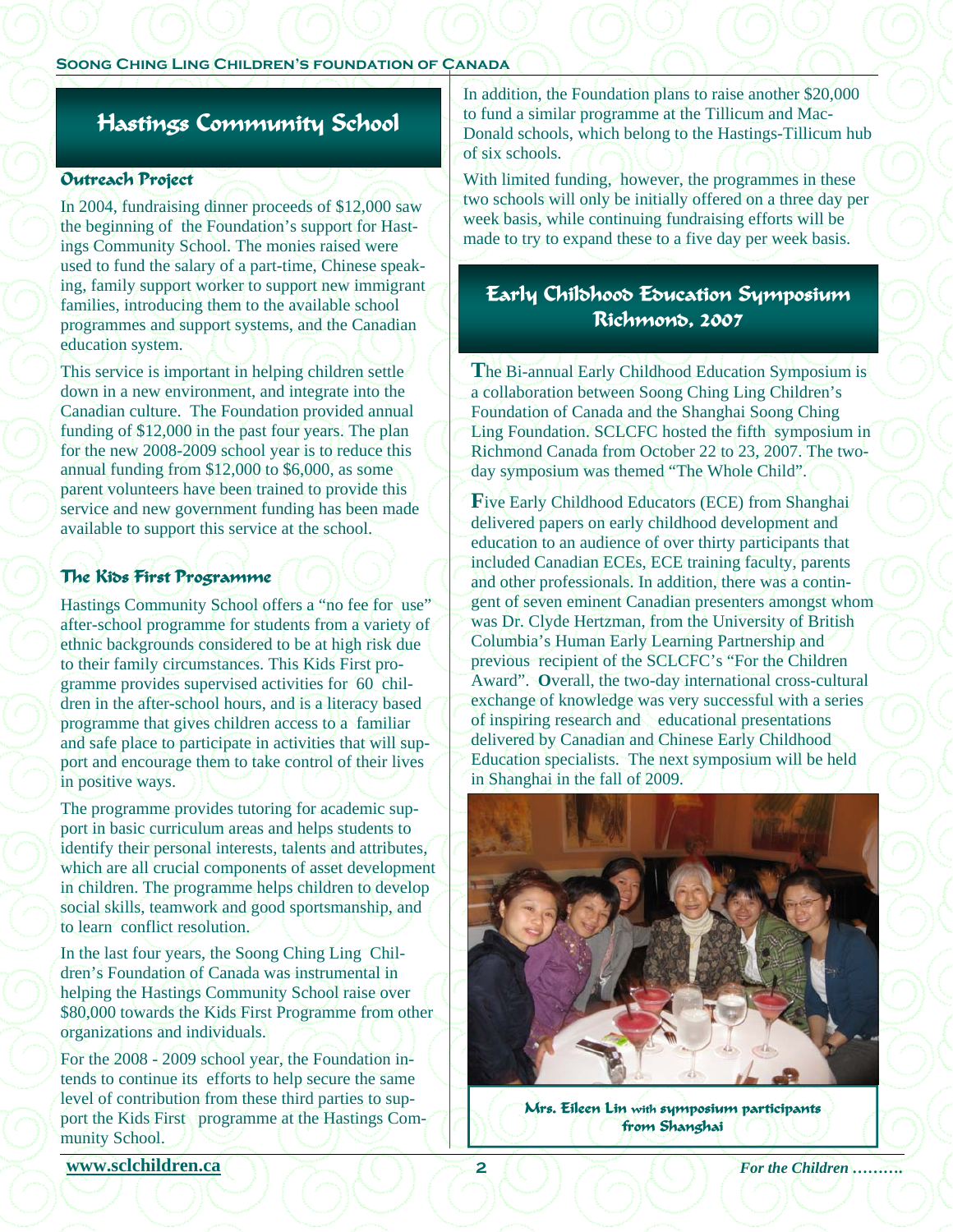## **Scholarship Programmes in China**

The Paul and Eileen Lin Scholarship Fund was established in 2001 by the late Professor Paul Lin and Mrs. Eileen Lin with an initial amount of \$400,000 from their donation and fundraising efforts.

In China, the government provides free education to children up to Grade 9, and children from poorer regions quite often are unable to attend senior high school even though they may have excellent academic achievements.

By 2005, 120 students in four schools in Ning Xia, An Hui, Hebei and Inner Mongolia were placed on this scholarship programme, with each student receiving 1,000 RMB per year (approximately Can\$160). Annual disbursements amount to \$19,000, and only interest income from the Trust fund is used for this scholarship programme.

In 2005, from the first hand experience in administering the Paul and Eileen Lin Scholarship Programme, the SCLCFC Foundation recognized that there was a big need for such scholarship assistance in China, and a decision was made to expand the scholarship programme.

# Fundraising

An annual fundraising drive since 2005 has been conducted and approximately \$15,000 is raised and disbursed each year to help an additional 100 students in another three high schools.

The objectives of the scholarship programmes are not just to help these students achieve a better life through higher education, but to really promote the concept of giving and caring for the under-privileged. It is hoped that some of these students will practice these same values and become caring citizens of the society.

The Foundation actively and closely supervises these scholarship programmes, and Board members and volunteers visit these schools from time to time to ensure the objectives of the scholarship programmes are met.



**Scholarship Award recipients at Nan Xi Senior High School in Anhui** 

## Dollars at work "for the Children"...

| <b>Soong Ching Ling Children's Foundation of Canada</b><br>2008-2009 Budget |              |
|-----------------------------------------------------------------------------|--------------|
| <b>Receipts</b>                                                             |              |
| Paul and Eileen Lin Trust interest income                                   | 18,000<br>\$ |
| Short-term scholarship fund donation pledges                                | 15,000       |
| Proceeds from fundraising dinner                                            | 45,000       |
| Total                                                                       | \$<br>78,000 |
| <b>Disbursements</b>                                                        |              |
| Scholarship program                                                         | \$<br>34,000 |
| <b>Hastings-Tillicum Schools programs</b>                                   | 25,000       |
| <b>Stars and Rain programs</b>                                              | 25,000       |
| <b>Audit and Administration</b>                                             | 6,000        |
| Total                                                                       | 90,000<br>S  |
|                                                                             |              |
| <b>Additional donations from fundraising</b>                                | 12,000       |

Note: The above budget does not include funds expected to be raised through the Foundation's efforts and are directly contributed to the Hastings Community School.

*xww.sclchildren.ca*  $\left(\frac{1}{2}, \frac{3}{2}\right)$   $\left(\frac{3}{2}, \frac{1}{2}\right)$  For the Children…..